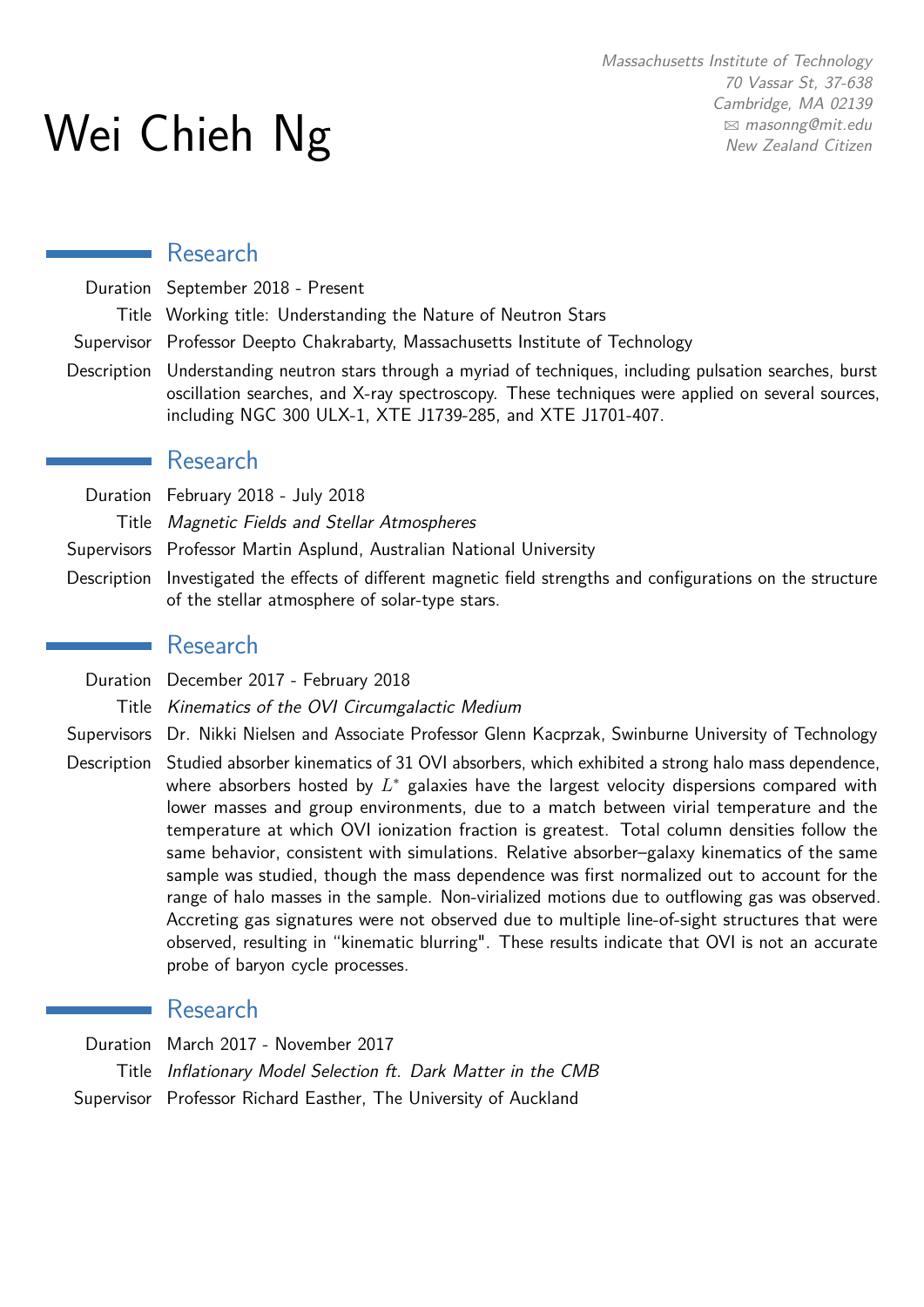Description Performed evidence calculations with a trio of codes on several inflationary models, most notable of which is the inflection point inflationary model, a new model in the literature. Results obtained showed that it is comparable in likelihood to quadratic potentials. Work was also carried out on quantifying the impacts of dark matter on the cosmic microwave background, in order to demonstrate the predictive power of dark matter. It was found that dark matter was needed at least at the  $10^{100}$  level. While the physical effects of dark matter are well-understood, this quantitative calculation has not been reported in the literature.

## Research

Duration November 2016 - January 2017

Title Diagnosing poor seeing of the SkyMapper telescope

Supervisors Associate Professor Christian Wolf and Dr. Christopher Onken, Australian National University

Description The project involved training a computer to predict image quality from the SkyMapper telescope by considering environmental conditions and telescope configurations. The SkyMapper telescope atop Siding Spring Observatory surveys the entire Southern sky in multiple wavelengths. SkyMapper will inevitably find millions of celestial objects. One result was that the angle of rotation of the CCD camera resulted in visibly lower quality images. Once this was discovered, the SkyMapper team disabled that telescope setting.

## Research

Duration December 2015 - February 2016

Title Modelling the spectra of hot stars

Supervisor Associate Professor JJ Eldridge, The University of Auckland

Description Working with Georgie Taylor, we created over 1300 stellar atmosphere models for use in BPASS, the state-of-the-art code incorporating binary stellar systems to predict properties of stellar populations. Results of our work have contributed to the analysis of the recently announced gravitational waves, where it was concluded that similar events are more likely to occur in low-metallicity environments.

## **Publications**

- 2019 **M. Ng**, N.M. Nielsen, G.G. Kacprzak et al. (2019) Kinematics of the OVI Circumgalactic Medium: Halo Mass Dependence and Outflow Signatures. The Astrophysical Journal, 886, 66.
- 2017 J.J. Eldridge, E. R. Stanway, L. Xiao, L.A.S. McClelland, G. Taylor, **M. Ng** et al. (2017) Binary Population and Spectral Synthesis Version 2.1: construction, observational verification and new results. Publications of the Astronomical Society of Australia (PASA) 34.

## Research Talks

- Aug 2016 **Auckland Astronomical Society**. Titled 'Modelling the spectra of hot stars' (**Invited**)
- Apr 2016 **Royal Astronomical Society of New Zealand Conference 2016**. Titled 'Modelling the spectra of hot stars'

## **Education**

2018-Present **Ph.D. in Physics**, Massachusetts Institute of Technology, Cambridge, USA, GPA: 4.60/5.00.

2017 **Bachelor of Science (Honours)**, The University of Auckland, Auckland, New Zealand, GPA: 8.63/9.00. Major: Physics.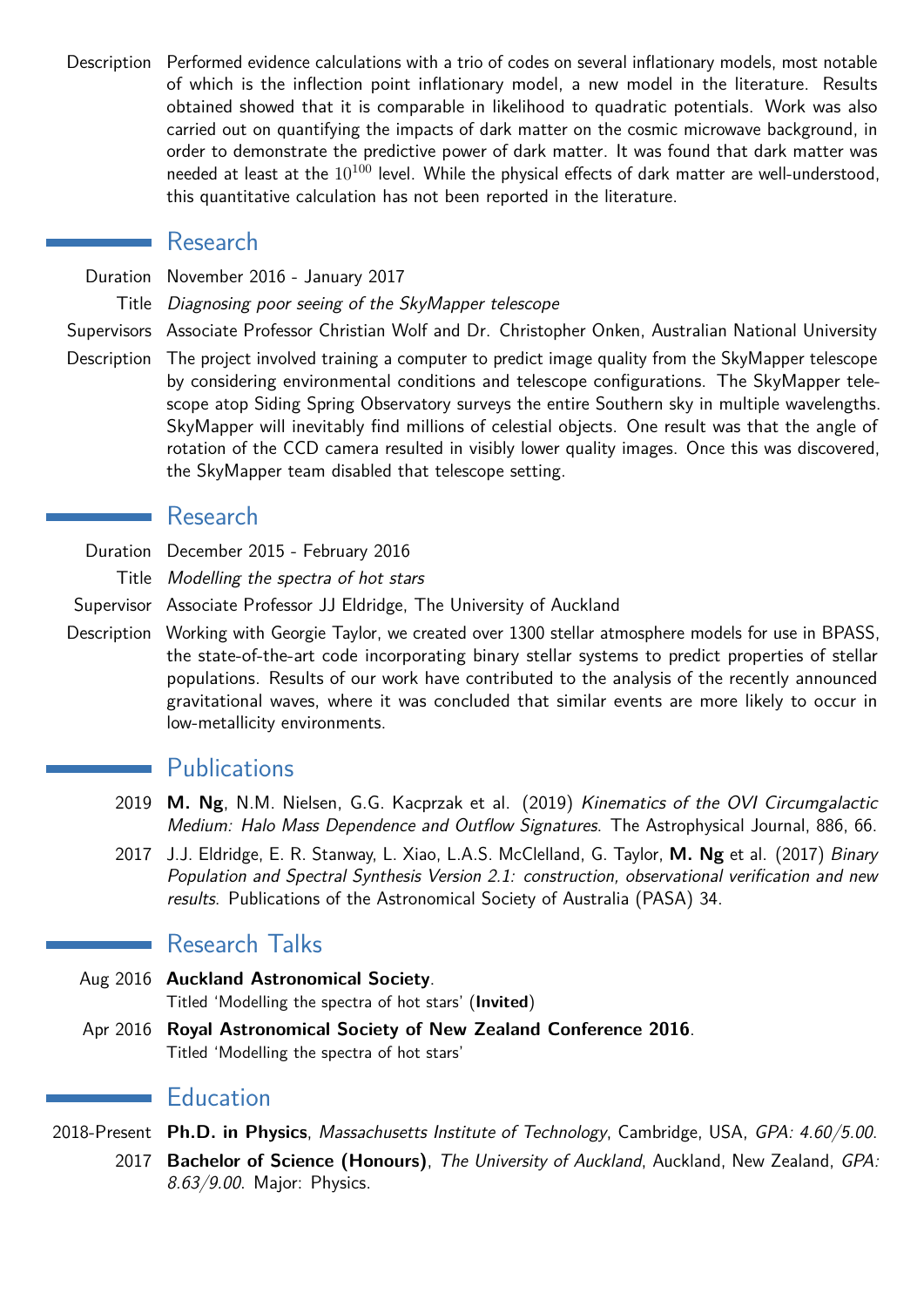2014-2016 **Bachelor of Science**, The University of Auckland, Auckland, New Zealand, GPA: 8.74/9.00. Majors: Physics and Mathematics.

## **Employment History**

- Mar 2017 **Graduate Teaching Assistant (Physics)**, The University of Auckland, Auckland.
- Nov 2017 Tutored over three hundred students for the course PHYSICS 107/107G: Planets, Stars and Galaxies.
- Jul 2015 **Marker (Mathematics)**, The University of Auckland, Auckland.
- Nov 2017 Performed assignment marking duties for six undergraduate mathematics courses.
- Jul 2015 **Tutor**, NCEACampus. Presented a NCEA Level 3 Physics class to a group of 6 students.
- Mar 2015 **Teaching Assistant (Physics)**, The University of Auckland, Auckland.
- Nov 2016 Tutored over five hundred students in first year undergraduate physics courses and the Assistance Room.
- Nov 2014 **Examination Supervisor**, New Zealand Qualifications Authority, Auckland.
- $/2015/2016$  Supervised NCEA examination candidates for various levels in Lynfield College.

#### Awards

- Dec 2016 **Department of Physics Scholarship, 2017**, The University of Auckland. This scholarship is financed by the Department of Physics of The University of Auckland for students enrolled in a BSc or BSc (Honours) majoring in physics.
- Dec 2016 **University of Auckland Postgraduate Honours/PG Diploma Scholarships**, The University of Auckland. A postgraduate scholarship awarded by The University of Auckland. It is awarded to domestic students

with a GPA of 8.0 ('A' grade) or higher in an undergraduate degree from a recognised university.

- Jul 2016 **Joyce Mary Clark Scholarship**, The University of Auckland. The Scholarship was established in 2012 to honour Joyce Mary Clark. It is intended to assist undergraduate students, with a major in Physics, financially.
- 2014-2017 **First in Course Award**, The University of Auckland. The Award recognises the student(s) who attained the highest overall mark in the course. Was awarded 6 times over 4 years.
- Mar 2014 **Scholarship**, New Zealand Qualifications Authority. Obtained successful scholarships in Physics, Calculus, Earth and Space Science, and Chemistry.
- Nov 2013 **The Trusts Charitable Foundation Scholarship**, The Trusts Charitable Foundation. A student academic scholarship administered by Lynfield College based on merit.
- Nov 2013 **Dux Litterarum**, Lynfield College. Jointly awarded for the top of the year award, Dux Litterarum, with two others.

## Computer skills

Basic UNIX operating systems, Python, TFX, LATEX, HPC

## **Leadership**

- May 2020 **Chair of Development Subcommittee**, Graduate Student Council External Affairs Board. Present Investigating alternative advocacy methods and maintaining the annual Advocacy 101 program.
- May 2019 **Co-Chair of Public Outreach Subcommittee**, Graduate Student Council External Affairs May 2020 Board.

Focused on publicizing the benefits of science to the public.

- Mar 2017 **Executive Member**, Science Students' Association.
- Oct 2017 Part of the working group which revived the student association for Faculty of Science.